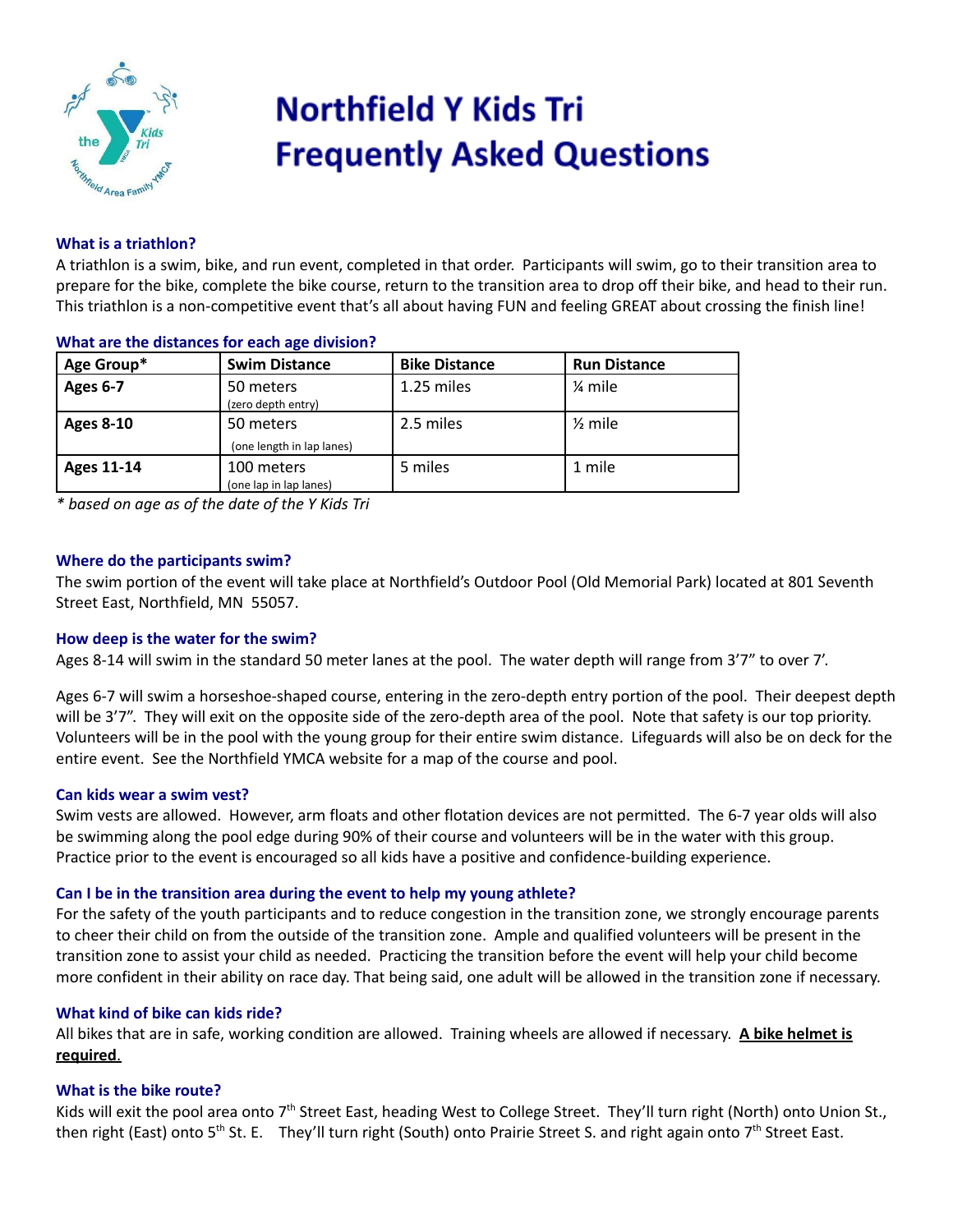## **Will there be traffic on the bike route?**

No. The course will be closed to traffic and we'll have volunteers along the entire bike course (your child will never be out of sight of a volunteer). Safety is our top priority!

## **Will the event be timed?**

No, this event focuses on fitness, fun and the individual achievement of each young athlete.

## **Is there early-packet pickup available?**

Yes! On Friday night before the event, the Y Tri committee will be out near the pool from 6:30 – 7:30 PM. This is a great time to pick up your packets and give your child an opportunity to see the course or ask questions. At 7:00 PM we will do a brief presentation explaining the flow of the next morning so kids and parents know what to expect. If your child has any anxiety about the event, this is a GREAT way to help them feel more comfortable!

#### **When does the event start?**

Check-In begins at 7:30 AM and a start time of at 8:30 AM. New this year and for the safety of the athletes, each age group will complete the swim and bike portions of the event prior to the next age group starting. We anticipate wave start times on the quarter hour; however, start times are fluid. Once all athletes from an age group are off the bike route, we will proceed with the next wave. The event will start with Blue Sharks, then Yellow Sunnies, and then Red Minnows.

#### **When does the event end?**

We cannot predict a precise end time, but we anticipate the event to run approximately 1.5-2 hours. **Athletes will be** allowed to remove their bikes from the transition zone once all athletes have completed the event. In the spirit of community support, we encourage all athletes to stay and cheer on the younger athletes as they cross the finish line.

## **Where should we park?**

The swimming pool parking lot will not be accessible. You may park on any of the side streets. Fareway Drive, Park Drive or Prairie Street, Elm Street & Oak Street are recommended.

#### **Where can we watch and cheer on our young athlete?**

Ideal spots are any grassy areas on the pool property, the sidewalk along  $7<sup>th</sup>$  street or anywhere along the bike route.

#### **What do we need to bring?**

- Swimsuit (come with this on)
- **Towel**
- Swim Goggles
- Running shoes and socks
- Bike and **Bike helmet- required to ride!**
- Biking and running clothes (kids will want to keep their swimsuit on- bring shorts and/or <sup>a</sup> t-shirt to put on over suits after the swim if desired)
- Water bottle
- Sunscreen
- Parents, bring a camera to capture the excitement of the day!
- Lots of friends, family, and neighbors to cheer everyone on!

#### **What about inclement weather?**

The event will go on, rain or shine. In the event of severe weather or lightning, we will follow established protocol and delay the event as necessary. After each audible thunder or visible lightning event, the triathlon will be delayed 30 minutes. If the triathlon is delayed more than one hour, it will be canceled. Registrants will still receive their t-shirt, swim cap and medal. We regret that refunds cannot be issued.